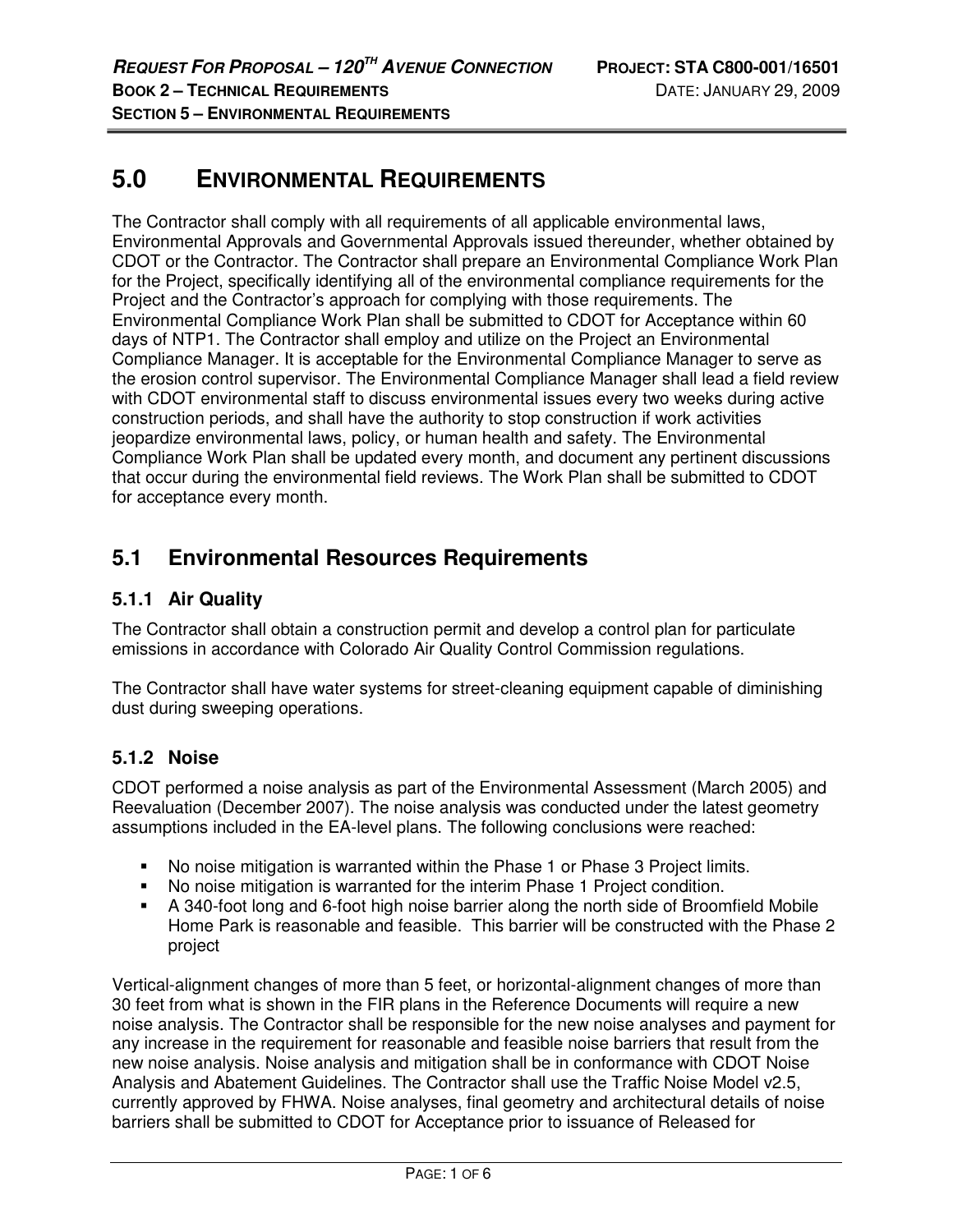Construction Documents. The Contractor shall be required to hold at least one public meeting to discuss noise barrier options if noise barriers are recommended as a result of new analyses.

#### **5.1.2.1 Construction Noise**

CDOT will assist the Contractor in securing any necessary construction noise permits from local agencies. These permits shall be acquired prior to construction. The Contractor will be required to prepare and submit to CDOT for Acceptance a noise mitigation plan for Work between the hours of 10 PM and 7 AM.

To limit construction noise and traffic impacts to residential areas, no construction access to the Site will be allowed from Allison Street north of the 120<sup>th</sup> Avenue Connection alignment, or from 119<sup>th</sup> Avenue.

#### **5.1.3 Archaeology**

If any archeological resources are discovered within the Project area during construction, the Contractor shall immediately cease related construction Activities, fence off the area, and contact the CDOT Project Director.

#### **5.1.4 Paleontology**

When the Project design plans are finalized, the CDOT Project Director will examine them in order to estimate potential impact and the scope of paleontological monitoring Work during construction, if any, which is required.

If any subsurface bones or other potential fossils are found anywhere within the Project limits during construction, the Contractor shall immediately contact the CDOT Project Director, who will assess their significance and make further recommendations. The Contractor shall fence off all discovered paleontological sites, subject to the Approval of CDOT.

#### **5.1.5 Parks and Recreation**

The Work is not anticipated to impact any public parks or recreation facilities. The Contractor shall request CDOT Approval before any type of construction Activity takes place within public park property.

#### **5.1.6 Vegetation**

Minimize tree removal and disturbance to native plant communities, especially wetlands and riparian plant communities. Any trees within the Project area not designated for removal during construction that are damaged by construction Activities shall be replaced by the Contractor on a 1:1 basis at the Contractor's expense. Use native species in revegetation sites. Trees shall be removed outside of nesting season dates of April 1 to August 31 per the Migratory Bird Treaty Act (MBTA). See Book 2 Section 17 for planting and soil-preparation requirements. Requirements for submitting an Integrated Noxious Weed Management Plan are included in Book 2 Section 17.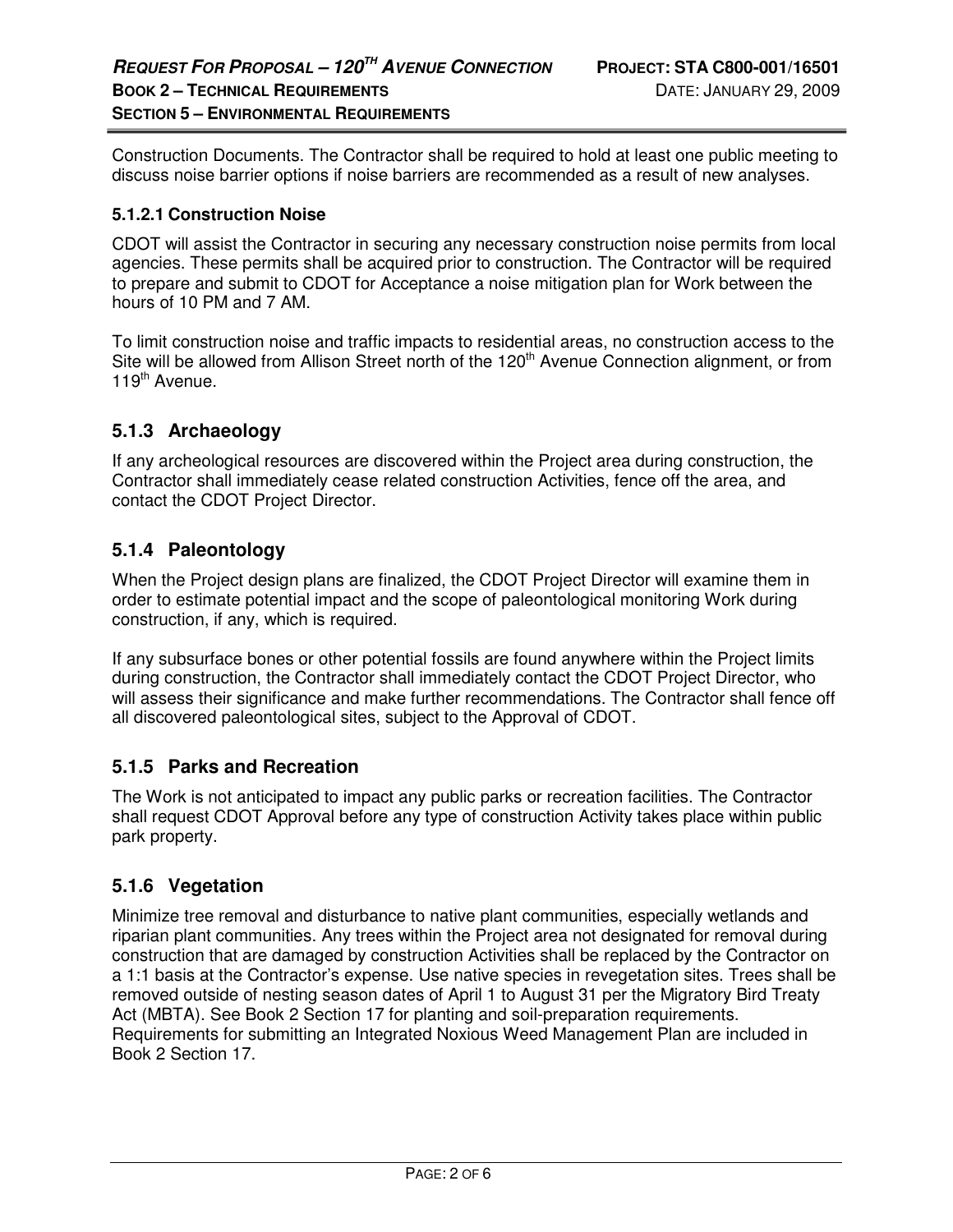## **5.2 Environmental Permits**

REQUIRED permits TO BE OBTAINED BY THE CONTRACTOR:

The Contractor shall be responsible for obtaining all governmental and agency permits required for the Work, not otherwise obtained by CDOT, including but not limited to the following environmental permits:

| Permits/Approvals                                            | <b>Permitting Agency</b>                                       |
|--------------------------------------------------------------|----------------------------------------------------------------|
| <b>Construction Dewatering Permit</b>                        | <b>CDPHE Water Quality Control Division</b>                    |
| <b>Demolition Permits</b>                                    | CDPHE & Local Agency (City and<br>County of Broomfield         |
| <b>Construction Noise Permit</b>                             | City and County of Broomfield                                  |
| <b>CDPS Stormwater Construction Permit</b>                   | <b>CDPHE Water Quality Control Division</b>                    |
| <b>Black Tailed Prairie Dog Removal</b><br>Permit            | City and County of Broomfield<br>Colorado Division of Wildlife |
| <b>Dust Suppression</b>                                      | <b>CDPHE Air Pollution Control Division</b>                    |
| Nest Take Permit                                             | <b>USEWS</b>                                                   |
| <b>Construction Permits</b>                                  | City and County of Broomfield                                  |
| Other Local Permits (railroad, building,<br>utility, survey) | Local agencies or railroad company                             |

#### **5.2.1 Colorado Discharge Permit System – Stormwater Construction Permit (CDPS-SCP)**

The Contractor shall be responsible for all stormwater permit requirements until the permit is closed. This includes the maintenance of all BMPs and seeded / landscaped areas until final stabilization has been achieved (See Book 2, Section 12), all temporary BMPs have been removed, and there is no potential for erosion. See Book 2 Section 12 for a complete list of stormwater-sediment and erosion-control requirements. The Contractor shall review and incorporate the latest requirements from CDOT for erosion and sediment control. Note that updated CDOT requirements are planned to be released in January 2009.

#### **5.2.2 404 Permit/Wetlands**

The construction is not expected to affect any US Army Corps of Engineers (COE) jurisdictional wetlands and no wetland permits are expected to be required. The EA re-evaluation identified .335 acres of disturbance to non-jurisdictional wetlands. During Design, the Contractor shall determine the final area of impact and prepare a Finding Amendment Letter to update the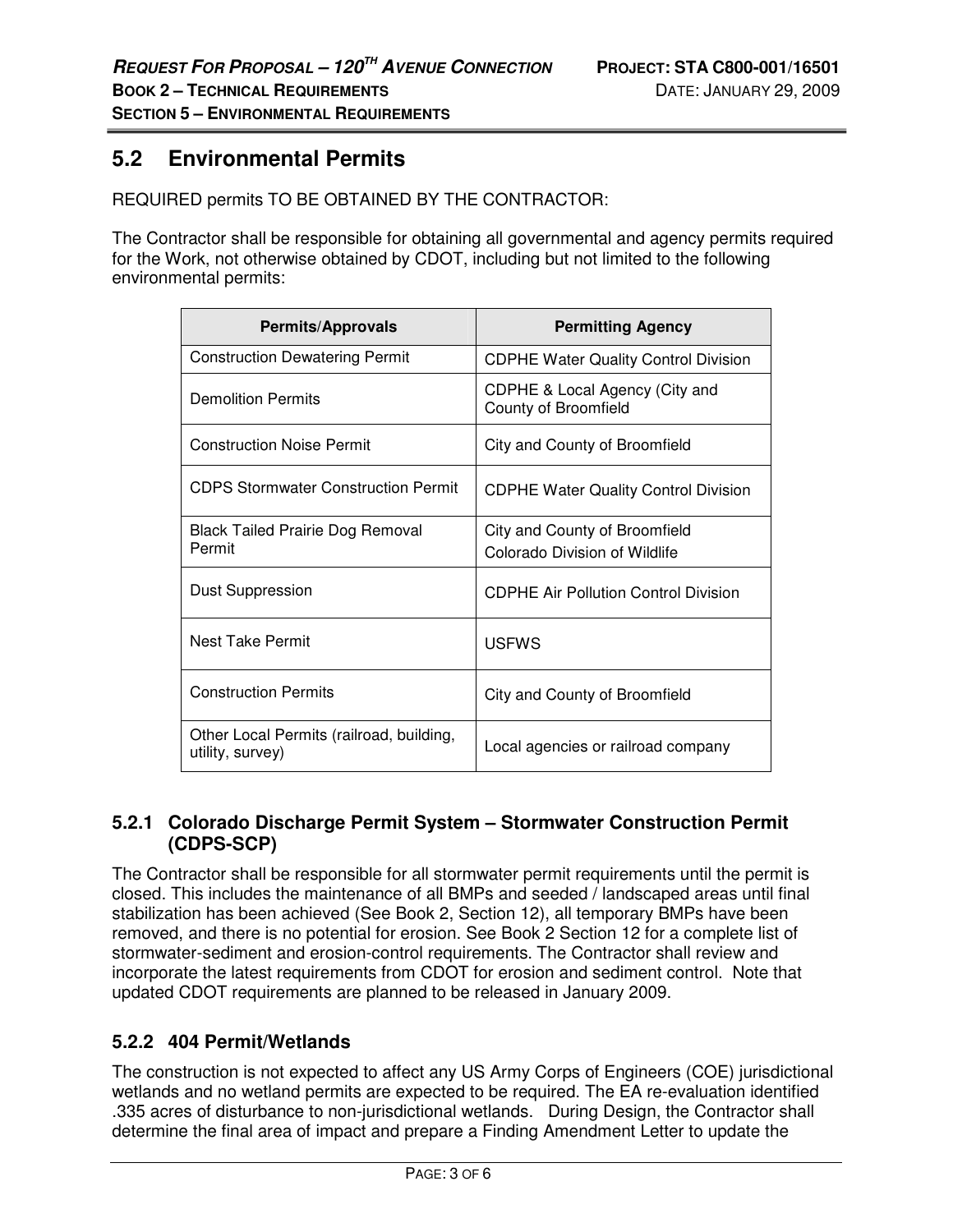Wetland Finding. Based on the final impact, CDOT will acquire wetland mitigation credits via offsite banking at a 1:1 mitigation ratio. Credits must be obtained prior to any impacts to wetlands.

Prior to beginning construction, the Contractor shall fence off wetlands not to be affected during construction. Wetland locations and anticipated wetland impacts are shown on the Reference Documents. All impacts to wetlands by the Contractor beyond the identified disturbance areas, including trespassing, parking, or storing equipment within fenced wetland areas is not allowed, and violations will require appropriate mitigation at the Contractor's expense.

### **5.2.3 Migratory Birds**

The Contractor shall be responsible for giving at least 48 hours advance notice to CDOT to provide a qualified wildlife biologist to complete a migratory bird nest survey within the Project Study Area (as shown in the March 2005 EA) prior to any construction between April 1 to August 31. Swallow nests may exist on the Project and are protected by the Migratory Bird Treaty Act. Swallow nesting activities generally occur from April to August. The Contractor will not be permitted to perform Work on any structure on which swallows have established occupied nests. Protecting structures from nesting using netting or other methods and materials is acceptable. Any structure that will be impacted by construction and which has contained swallow nests shall be checked daily by the Contractor, and all nests shall be removed immediately.

#### **5.2.4 Spill Prevention Control and Countermeasure Plan (SPCC)**

The Contractor shall also prepare a Spill Prevention Control and Countermeasures Plan (SPCC plan). The Contractor shall perform inspections per the CDPS-SCP to assure the construction BMPs are adequate for the Site conditions of the Project and are in good working condition. The Contractor shall prevent the discharge of any sediment or pollutants into any storm drains or receiving waters, during the life of the CDPS-SCP. All documents pertaining to the CDPS-SCP shall be kept in the Contractor's SWMP notebook to maintain compliance with the SCP. The SWMP notebook shall be kept in the Project trailer during construction and kept with the SWMP Administrator until the permit is closed/inactivated. Upon permit inactivation, the SWMP notebook shall be turned over to CDOT and become the property of CDOT Project files.

#### **5.2.5 Construction Dewatering Permit**

The Contractor shall obtain a Construction Dewatering Permit from the CDPHE for any dewatering of groundwater during construction in accordance with Water Quality Control Division (WQCD) requirements. The Contractor shall apply for this permit at least 30 Days prior to the start of discharge.

The water quality standard that governs this discharge is that of the receiving water as evaluated by the WQCD. The Contractor shall provide all information needed to assist the WQCD in their evaluation and setting of a water quality standard for this permit, which may include monitoring of the discharged water.

The Contractor shall monitor roadways for any settlement caused by dewatering. The Contractor shall do a preliminary survey of any private property or buildings that may be affected by dewatering to establish existing conditions. The Contractor shall repair any damage to roadways, or private property or buildings caused by his dewatering operations.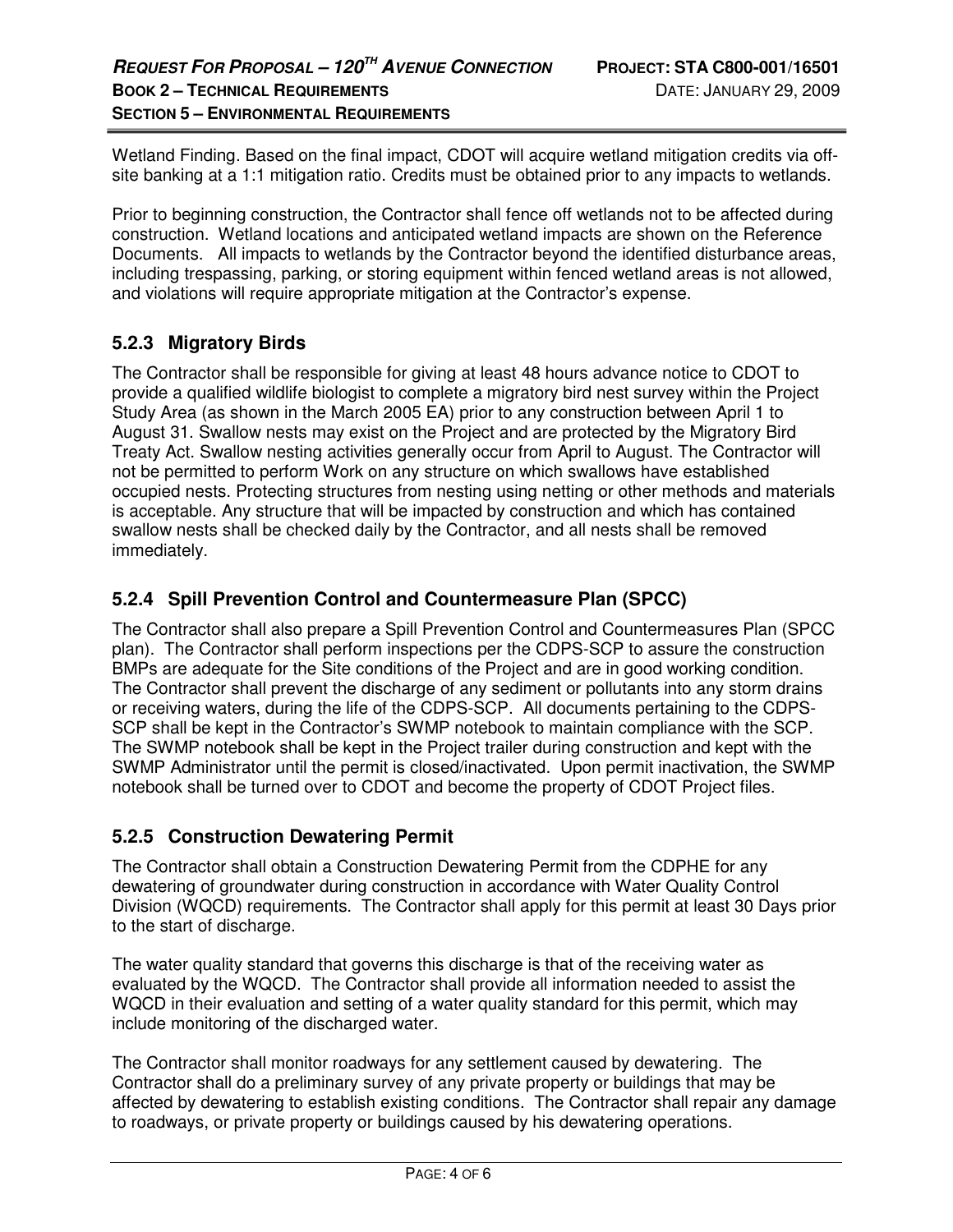#### **5.2.6 Miscellaneous**

The Colorado Department of Public Health and Environment (CDPHE) shall be contacted by the Contractor if groundwater monitoring wells will be disturbed.

Contractor shall obtain applicable permits from City and County of Broomfield. Permit fees will be waived except for the Class C permit fee.

## **5.3 Senate Bill 40/Wildlife**

Riparian areas and streamside habitat are not expected to be impacted by construction Activities. Senate Bill 40 Wildlife Certification (SB 40) is required for construction Activities that impact riparian areas. The Contractor shall be responsible for the Certification, and any mitigation requirements, if impacts occur to existing riparian areas.

#### **5.3.1 Black Tailed Prairie Dogs**

There are existing Black-tailed prairie dog (BTPD) colonies within the Project limits that could potentially be impacted by construction Activities. Both the City of Broomfield and CDOT have policies for addressing BTPD impacts and mitigation, and the Colorado Division of Wildlife (CDOW) also regulates certain activities associated with impacts to BTPD. The Contractor shall review these policies and be aware of the regulations, guidelines and requirements associated with them.

Prior to conducting any Activities that could potentially impact BTPD, the Contractor shall submit a plan of action that outlines what the impacts are expected to be and how the policies mentioned above will be followed and complied with. If prairie dogs are relocated or removed during the burrowing owl nesting season (April 1 through July 31) the affected habitat will be surveyed by a qualified biologist for the presence of burrowing owls. This plan will be reviewed and approved by the City of Broomfield, CDOT, possibly the CDOW depending on the level of impact, and any other agencies as necessary. Approval from these agencies will be required before impacts to BTPD can occur.

## **5.4 Recognized Hazardous Materials**

Recognized Hazardous Materials (RHMs) are defined as the presence or suspected presence of Hazardous Substances which may require management and/or disposal. Hazardous Substances may exist on the surface, subsurface, in groundwater, or on structures to be demolished, and maybe mixed with soil, water, and/or other waste materials.

RHMs have been identified at a number of locations within the overall Project area. The Contractor's attention is directed to the EA, FONSI, and EA Update for information related to the RHMs.

The Contractor shall comply with all applicable requirements, including but not limited to Section 250 of the Standard Specifications, Environmental, Health and Safety Management, and herein, for the management and disposal of RHMs.